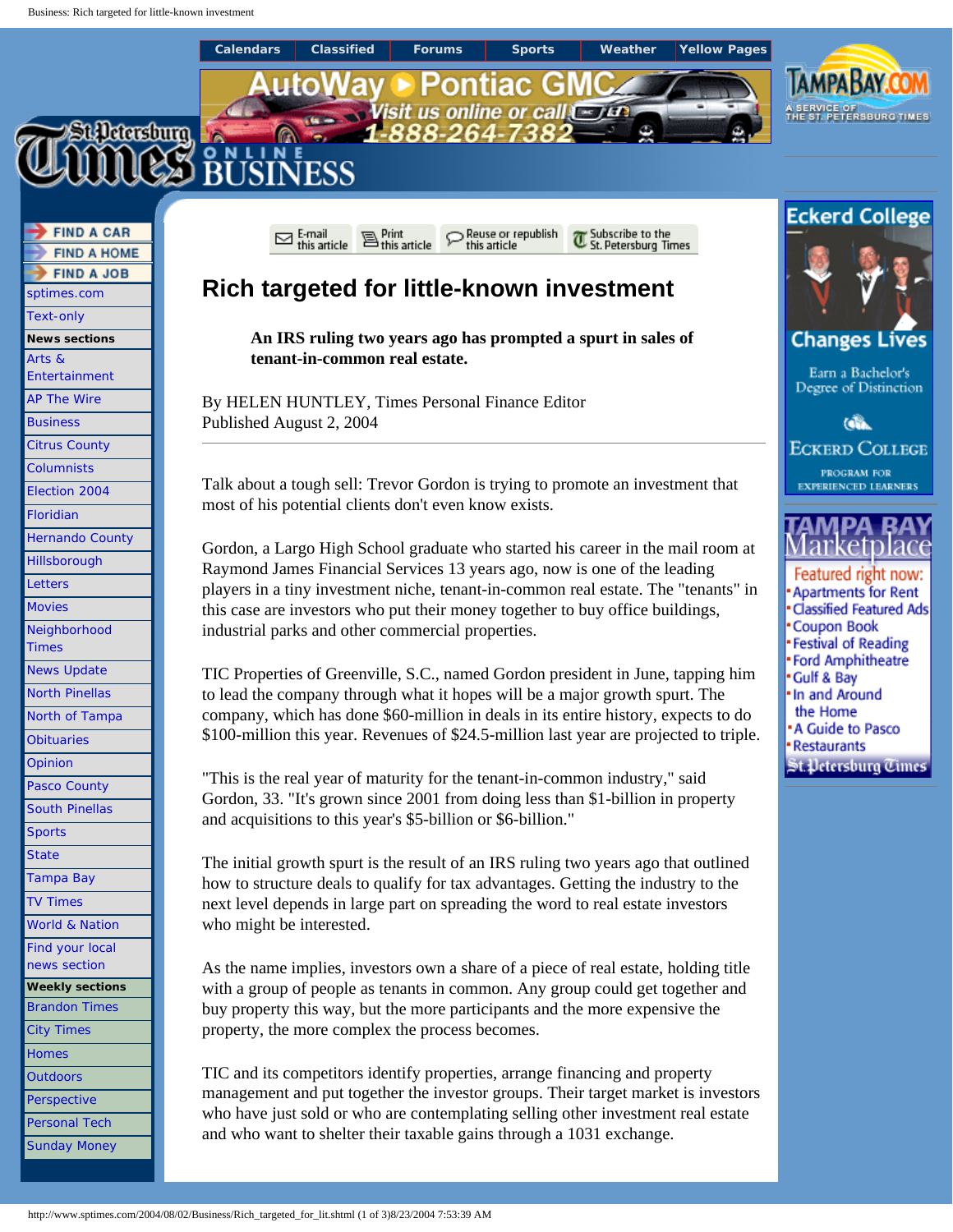[Tampa Bay](http://www.sptimes.com/monbiz.shtml) **[Business](http://www.sptimes.com/monbiz.shtml) [Taste](http://www.sptimes.com/Taste.shtml) [Travel](http://www.sptimes.com/Travel.shtml)** [Weekend](http://www.sptimes.com/Weekend.shtml) [Xpress](http://www.sptimes.com/Xpress.shtml) **Special Sections** [Arena football](http://www.sptimes.com/tbstorm/) **[Buccaneers](http://www.sptimes.com/Bucs/)** [College football](http://www.sptimes.com/Collegefootball) [Devil Rays](http://www.sptimes.com/DevilRays/) **[Lightning](http://www.sptimes.com/Lightning/)** [Police reports](http://www.sptimes.com/crime/) **[Schools](http://www.sptimes.com/News/schools/schoolpage/) [Seniority](http://www.sptimes.com/Seniority.shtml) Subscriber Services [Subscribe](http://www.sptimes.com/subscribe/)** [Renew](https://www.sptimes.com/cgi-bin/WebObjects/TimesSubscribe) **[Help](https://www.sptimes.com/cgi-bin/WebObjects/TimesSubscribe) Advertise**  [In print](http://www.sptimes.com/ratecards/) **[Online](http://www.sptimes.com/ratecards/onlinerates.html)** [Market Info](http://www.sptimes.com/marketbook/) **Join Us [Internships](http://www.sptimes.com/internship/) [Scholarships](http://www.sptimes.com/scholarships/)** 

[Times Jobs](http://www.sptimes.com/Classifieds/timesjobs/Default.html) **[Contact us](http://connect.sptimes.com/)** Named after a section of the tax code, a 1031 exchange allows someone who sells investment property to defer the taxes triggered by capital gains and recapture of depreciation deductions taken previously. To qualify for deferral, the investor must put at least as much money into another property, which has to be identified within 45 days and purchased within 180.

Small investors need not apply. Most tenant-in-common deals are set up as private placement securities sold only to "accredited investors," which means people with a household net worth of at least \$1-million or an income of at least \$200,000 (single) or \$300,000 (joint). The minimum investment is often \$100,000.

Since the investment is in a single property, it is important for the investors to be wealthy enough to diversify their portfolios with other investments. They also need to be knowledgeable enough to evaluate the quality and price of the property and the track record of the sponsoring company.

The deals appeal to investors who are tired of managing property themselves or who can't afford to purchase a high-quality property alone. In a typical deal, they know the planned holding period when they make their investment, although there are no guarantees the property will sell on schedule. If they want their money sooner, they may or may not be able to sell their interest to another investor.

"For certain people it's really a phenomenal option," said commercial real estate agent Laura Sweeney with Coldwell Banker in St. Petersburg. "People trying to buy replacement properties find that their inventory from which to choose is very limited."

Gordon has been spreading the word as media and marketing director for the Tenant-in-Common Association, grabbing the chance to appear on radio talk shows.

Stockbrokers are a primary marketing target since the investments usually are sold as securities. Real estate agents can't get a commission on a securities sale, so they are not likely to promote the product.

One of Gordon's assets is his background in brokerage business. After an Army stint in the Persian Gulf, he went to work lifting boxes in the mail room at St. Petersburg's Raymond James Financial.

"I got paid to socialize and exercise," he said. "If it paid better, I'd probably still be doing it right now."

Instead he took advantage of the opportunity to learn something about the business. Gordon worked in mutual fund research and marketing, then as a broker, and did a stint at a mutual fund wholesaler with another company. While working at a brokerage in Texas, he came across information from a company in the fledgling tenant-in-common industry.

"I was really afraid these tenant-in-common properties were just another lousy limited partnership," he said. "But when I looked at it and coupled the structure with the huge benefits of section 1031, I said, "This is cool stuff.' "